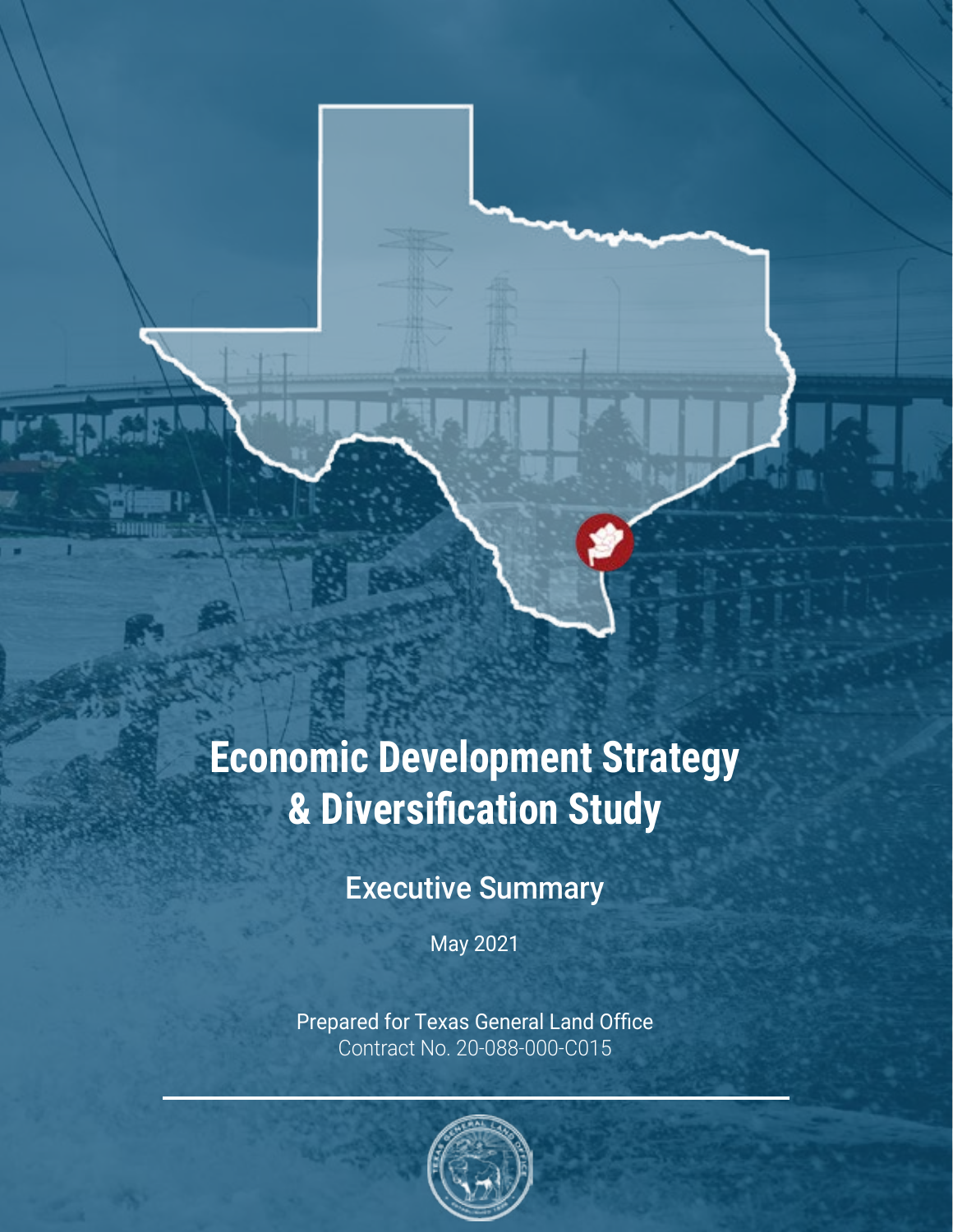# **List of Abbreviations**

| ŀ              |
|----------------|
|                |
| (              |
| l              |
|                |
| F              |
| F              |
|                |
| (              |
| (              |
| ŀ              |
| ľ              |
| ľ              |
| l              |
|                |
|                |
| $\overline{a}$ |
| l              |
| l              |
|                |

**AEP** American Electric Power **BNSF Burlington Northern Santa Fe Railway COG** Council of Governments **EDA** U.S. Economic Development Administration **EDC** Economic Development Corporation **FCC** Federal Communications Commission **Federal Emergency Management Agency Federal Highway Administration GIS Geographic Information Systems GOMESA** Gulf of Mexico Energy Security Act **Kansas City Southern Railway Metropolitan Planning Organization National Fish and Wildlife Foundation SBA** U.S. Small Business Administration **Texas General Land Office TPWD Texas Parks and Wildlife Department TxDoT** Texas Department of Transportation **USDA** U.S. Department of Agriculture **U.S DoI** U.S. Department of the Interior

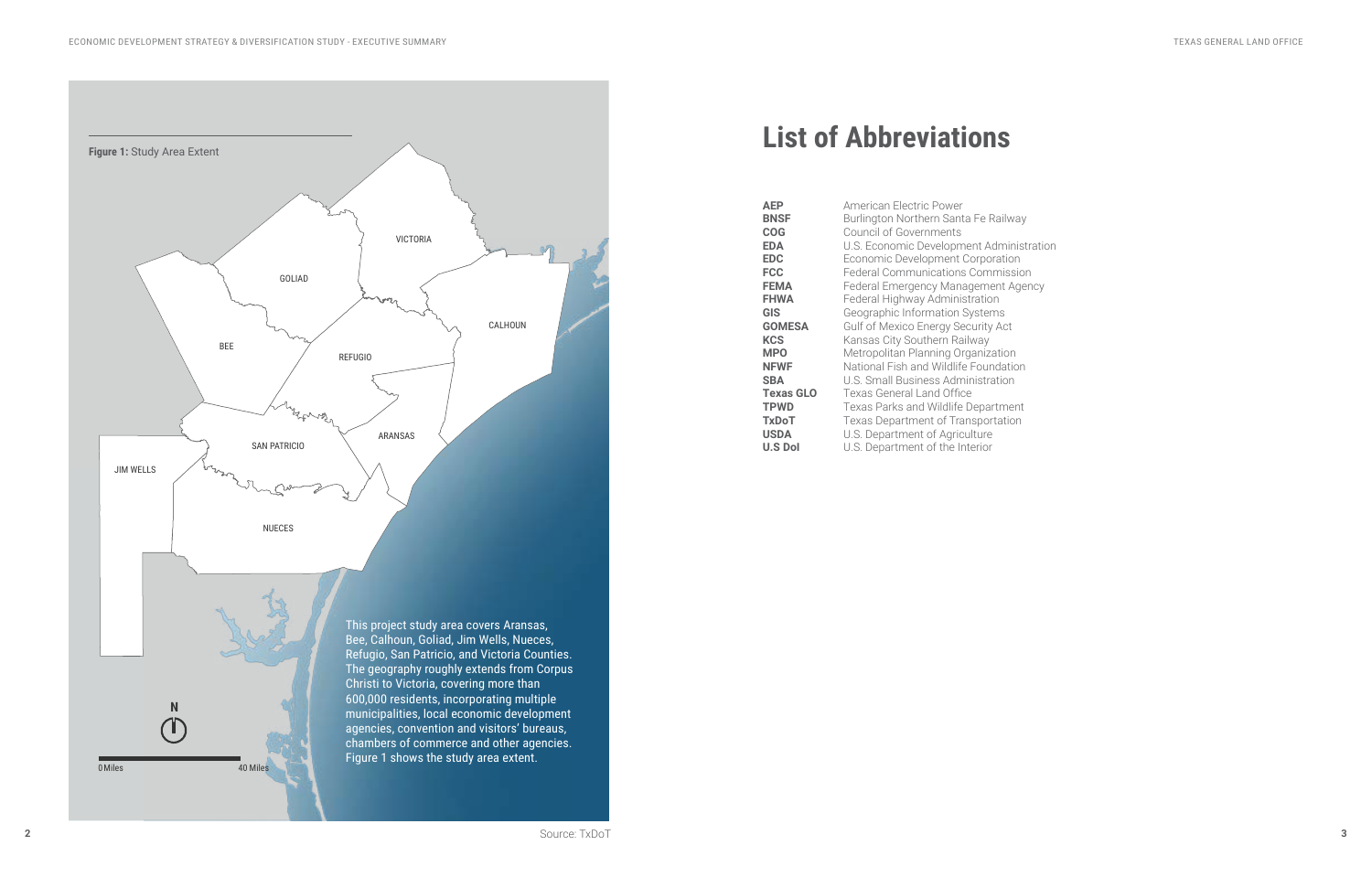# **Project Background**

The AECOM team was engaged by the Texas General Land Office (GLO) in early 2020 to complete an Economic Resilience and Diversification Study for the nine-county study area. This study was funded with Development Block Grant Disaster Recovery (CDBG-DR) funds the State of Texas received after Hurricane Harvey. The overall objective of this study was to build an inventory of the economic assets and deficiencies within the study area, provide economic resilience strategies and an action plan for creating a diversified and more resilient economic base. The goal of the study was to better withstand the potential impact of future major storms on this region's already compromised economy. Several themes were reiterated throughout the various stakeholder engagement efforts that highlighted the regional challenges and opportunities for both rural and urban communities. Based on these themes, the project team developed goals and objectives around five topic areas. With stakeholder input, strategies were developed to align with these goals and objectives.



**Goal 1** Organization Capacity (OC)



**Goal 2** Infrastructure (I)



**Goal 3** Housing & Building Stock (HBS)



**Goal 4** Economic Development & Diversification (EDD)



**Goal 5** Quality of Life (QoL)

# **Learn More**

## **What is in this report?**

The **Economic Development Strategy and Diversification Study** presents the following information:

#### **Chapter 1 Project Background**

This chapter summarizes the project background, study objectives, technical approach, and stakeholder engagement efforts for this study.

#### **Chapter 2 Stakeholder Engagement**

This chapter delves into stakeholder engagement and outcomes for each phase of the study.

#### **Chapter 3 Goals, Objectives and Strategies**

This chapter presents the goals, objectives and strategies identified for the study area through an iterative stakeholder engagement process. For each strategy, a timeline and roadmap to implementation are provided. The strategies are also accompanied by examples of similar case studies and best practices. Potential funding sources and implementation partners are also suggested for each strategy.

#### **Chapter 4 Implementation Pathways**

This section shows the possible sequence for implementation of strategies based on the implementing organization's priorities.

The appendices contain additional information for each strategy on performance measures, implication on resilience, and case studies on magnitude of costing for proposed action items.

# **Report Content**

**Video #1** This video explains the need for the study as well as the process and stakeholders who were involved during the 15-month period.



**Video #2** The region is increasingly vulnerable to hurricanes, rising sea levels, and other shocks and stresses. This video explains the vulnerabilities and presents solutions to strengthen the economy and become resilient.



**Video #3** The nine-county study area is adjacent to one of the fastest-growing regions in the world, but it's not getting its share of economic growth. This video explains the importance of the region's assets and how, along with the right strategies and implementation, it can be primed to build capacity and attract industry.



**Video #4** Texas is one of the fastest growing states in the country. The nine-county study area has the potential to attract its share of families and visitors. This video showcases how "quality of life" can be created through a variety of avenues.





## **Watch the videos to learn more about the study!**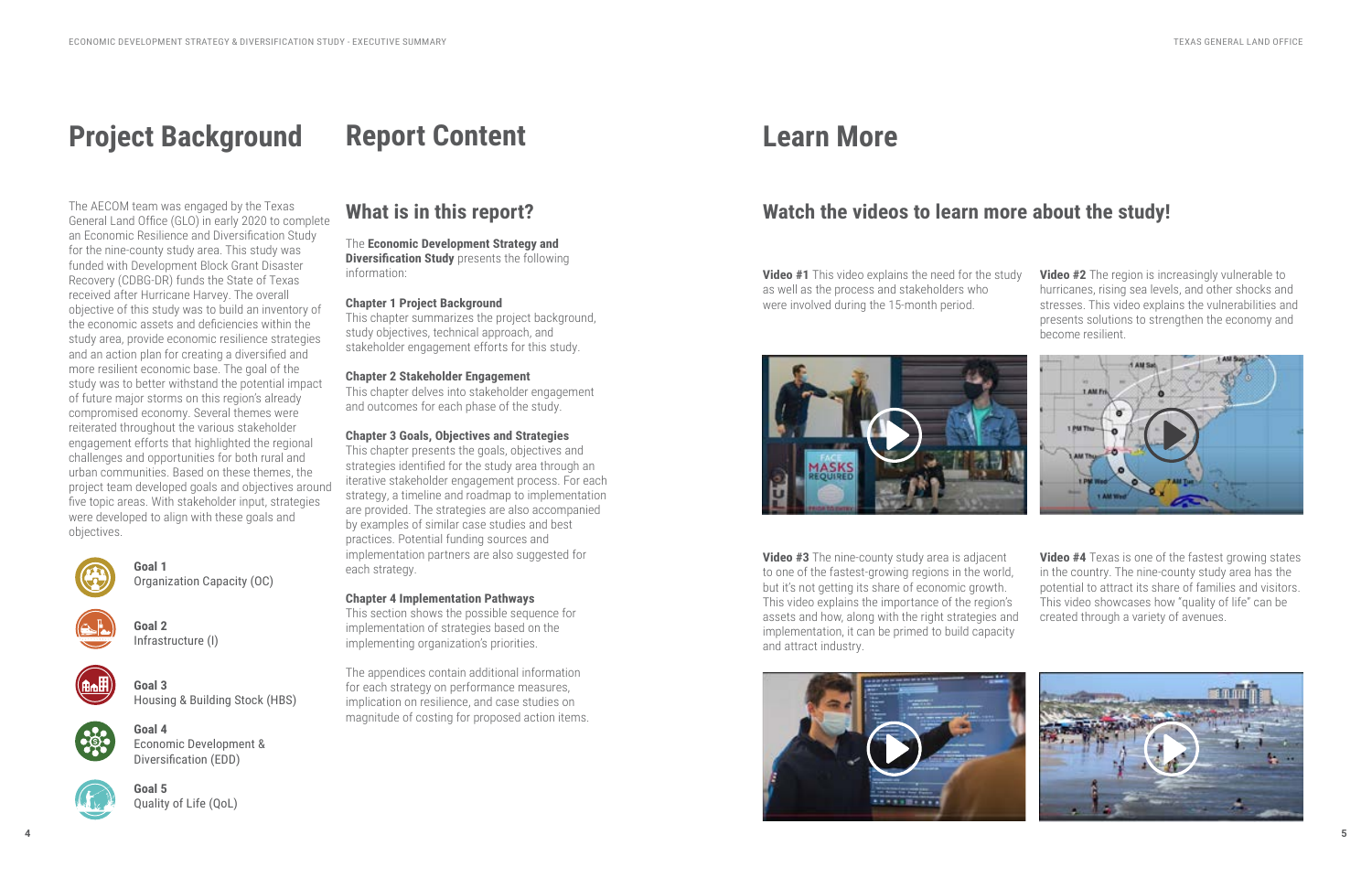### **Outreach Methods**

- One-on-one phone calls
- Emails
- Project newsletter
- Distribute email through organization listserv



## **Engagement Events**

**Phase 1** focused on establishing an inventory of regional assets, identifying key strengths, weaknesses, opportunities, and challenges that the nine counties are currently facing.

## **PHASE 1**

### **PHASE 2 ECONOMIC RESILIENCE STRATEGY**

## **PHASE 2**

## **Outreach Methods**

- One-on-one phone calls
- Emails
- Project newsletter
- Press release
- Project website

## **PHASE 3**

### **Outreach Methods**

- One-on-one phone calls
- Emails
- Project newsletter
- Press release
- Project website

## **PHASE 1 RESEARCH & ASSET INVENTORY**

## **OBJECTIVES**

## **OBJECTIVES**

The Project Team identified preliminary strategies that could help the counties diversify their economies. An economic resilience strategy was created based on the research and inventory developed in **Phase 1.**

**Phase 2** identified and analyzed strategies

- for attracting new sustainable target
- sectors, emerging market areas, and
- developed preliminary strategies for
- retaining existing sectors within the region.

## **PHASE 3 PHASE 3 ACTION PLAN**

### **OBJECTIVES**

In **Phase 3**, the Project Team developed an action plan outlining the steps necessary to implement the economic resilience strategy established in **Phase 2** and achieve the sustainable economic goals and objectives outlined in the previous phases.

## **Project Timeline**

The U.S. Economic Development Administration (EDA) notes that economic resilience includes three domains of resilience:

- 1. The ability to **anticipate** a shock or stress
- 2. The ability to **withstand** a shock or stress
- 3. The ability to **recover** quickly from a shock or stress

Establishing economic resilience in a local or regional economy requires a variety of public agencies and private sector stakeholders to anticipate risks, evaluate how those risks can impact key economic assets, and build a responsive and adaptive capacity.

The Project Team performed comprehensive research and data analysis on the economic resilience of the region. The action plan was developed through an iterative process with stakeholder input, shaping goals and objectives as well as proposed strategies.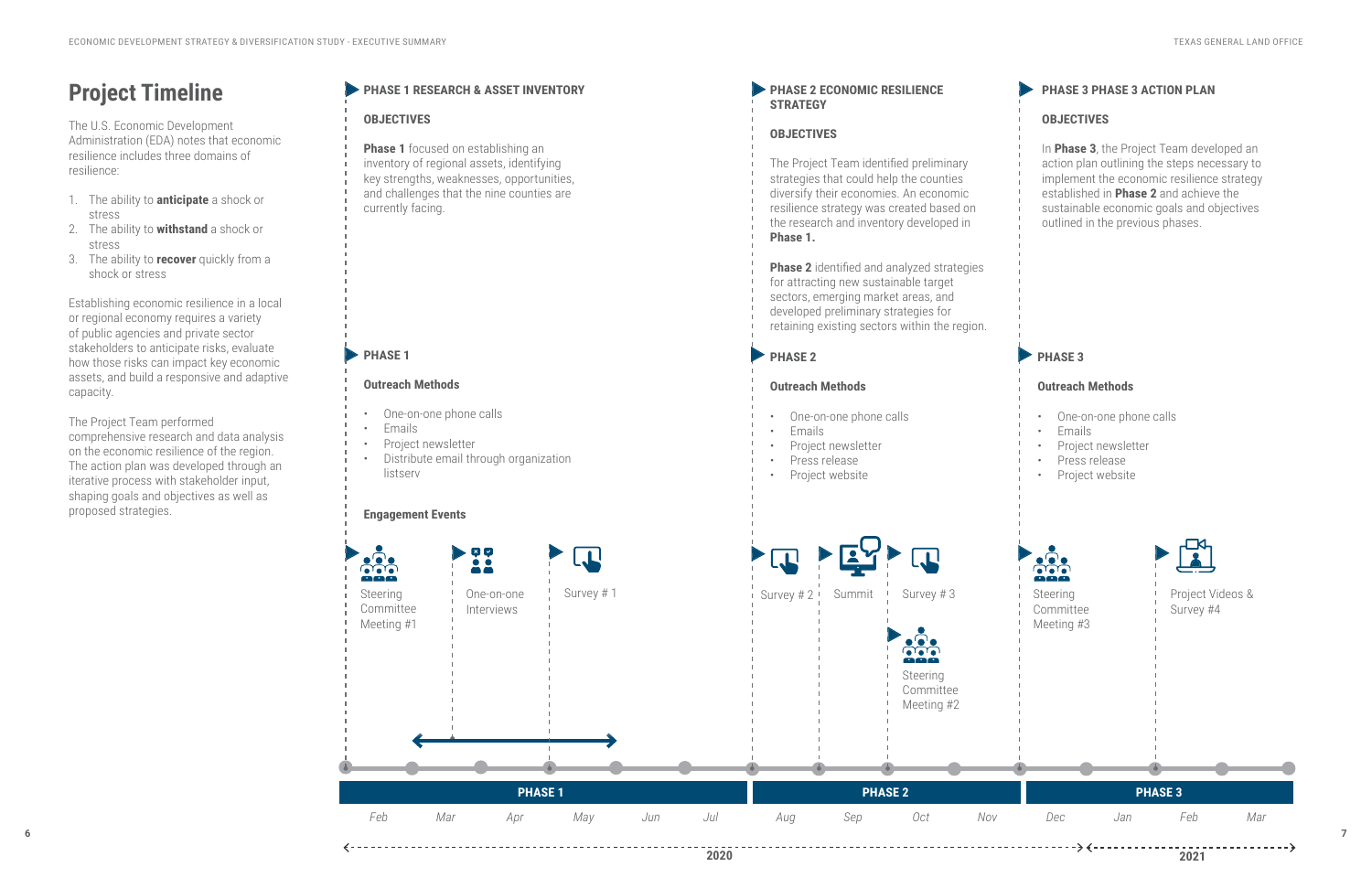$\mathcal{L}(\mathcal{L}(\mathcal{L}(\mathcal{L}(\mathcal{L}(\mathcal{L}(\mathcal{L}(\mathcal{L}(\mathcal{L}(\mathcal{L}(\mathcal{L}(\mathcal{L}(\mathcal{L}(\mathcal{L}(\mathcal{L}(\mathcal{L}(\mathcal{L}(\mathcal{L}(\mathcal{L}(\mathcal{L}(\mathcal{L}(\mathcal{L}(\mathcal{L}(\mathcal{L}(\mathcal{L}(\mathcal{L}(\mathcal{L}(\mathcal{L}(\mathcal{L}(\mathcal{L}(\mathcal{L}(\mathcal{L}(\mathcal{L}(\mathcal{L}(\mathcal{L}(\mathcal{L}(\mathcal{$ 

| <b>IMMEDIATE ACTION ITEMS</b>                                                                        |                                     | <b>PARTNERS</b>                   |                          | <b>FUNDING</b><br><b>SOURCES</b>      | <b>RELATIVE</b><br><b>COST</b> |
|------------------------------------------------------------------------------------------------------|-------------------------------------|-----------------------------------|--------------------------|---------------------------------------|--------------------------------|
| band capacity across rural<br>unties in support of grant<br>ting.                                    | ٠<br>$\bullet$<br>$\bullet$         | County<br>Municipality<br>COG/MPO | $\bullet$ .<br>$\bullet$ | County/<br>Municipality<br><b>COG</b> | \$                             |
| nance collaboration across<br>mal and informal partnerships<br>build trust over time.                | $\bullet$<br>$\bullet$<br>$\bullet$ | County<br>Municipality<br>COG/MPO | $\bullet$<br>$\bullet$   | County/<br>Municipality<br><b>COG</b> | Ŝ                              |
| sess current staff capacity and<br>going GIS initiatives. Identify<br>partment(s) to expand efforts. | $\bullet$<br>$\bullet$<br>$\bullet$ | County<br>Municipality<br>COG/MPO | $\bullet$<br>$\bullet$   | County/<br>Municipality<br><b>COG</b> | \$\$                           |

| Goal 1<br><b>Organization Capacity (OC)</b>                                                                                                                                                                                                                                                                        | <b>STRATEGY #</b>                                               | <b>TIMELINE</b>                       | <b>STRATEGY</b><br><b>TYPE</b> | <b>IMMEDIATE ACTION ITEMS</b>                                                                                                         |
|--------------------------------------------------------------------------------------------------------------------------------------------------------------------------------------------------------------------------------------------------------------------------------------------------------------------|-----------------------------------------------------------------|---------------------------------------|--------------------------------|---------------------------------------------------------------------------------------------------------------------------------------|
| <b>Strengthen organizational capacity and regional</b><br>partnerships that enhance resilience to climate<br>hazards, reduce economic disruptions, and expand<br>market access.                                                                                                                                    | $OC-1$<br>Pursue<br>funding<br>opportunities                    | <b>SHORT TERM</b><br>$(1 - 3$ YEARS)  | Personnel                      | Expand capacity across rural<br>counties in support of grant<br>writing.                                                              |
| <b>OC-1</b> Identify opportunities for shared staff resources and<br>services. Expand funding to support shared staff capacity across<br>rural counties in support of grant writing. Aid rural counties in<br>pursuing state or federal programs to support development.                                           | $OC-2$<br>Enhance<br>regional<br>cooperation                    | <b>SHORT TERM</b><br>$(1 - 3$ YEARS)  | Partnership                    | Enhance collaboration across<br>formal and informal partnerships<br>to build trust over time.                                         |
| <b>OC-2</b> Enhance regional cooperation for integrated regional<br>infrastructure planning and disaster response.<br><b>OC-3</b> Develop a GIS inventory of regional data to support public<br>and private decision making. Provide educational campaigns to                                                      | $OC-3$<br>Develop GIS<br>inventory of<br>regional data          | <b>SHORT TERM</b><br>$(1 - 3$ YEARS)  | Program                        | Assess current staff capacity an<br>ongoing GIS initiatives. Identify<br>department(s) to expand efforts                              |
| train residents, government officials, and civic institutions on how<br>to use applications. Identify resources and mechanisms to build,<br>maintain, and update on a regular basis.                                                                                                                               |                                                                 |                                       |                                |                                                                                                                                       |
| Goal 2<br>Infrastructure (I)                                                                                                                                                                                                                                                                                       | $I-1$<br>Identify<br>"ready-to-<br>go" sites                    | <b>SHORT TERM</b><br>$(1 - 3$ YEARS)  | Program                        | Identify and market suitable<br>properties for attraction/<br>expansion.                                                              |
| Promote regional growth through strategic<br>infrastructure projects which build on unique regional<br>assets and competitive strengths.                                                                                                                                                                           | $I - 2$<br>Deployment<br>of high-speed<br>broadband<br>networks | <b>MEDIUM TERM</b><br>$(4 - 6$ YEARS) | Assessment                     | Assess broadband access<br>to identify unserved and<br>underserved communities.                                                       |
| I-1 Leverage GIS assets to understand infrastructure capacity<br>and identify "ready-to-go" sites in support of industry retention and<br>expansion efforts.                                                                                                                                                       | $I-3$<br>Manage<br>long-term<br>water supply                    | <b>MEDIUM TERM</b><br>$(4 - 6$ YEARS) | Partnership                    | Prioritize and accelerate<br>investment in planned projects t<br>diversify water supply portfolio<br>and invest in water conservation |
| <b>I-2</b> Support deployment of high-speed broadband networks in<br>urban and rural communities to bridge the digital divide.                                                                                                                                                                                     | $I - 4$                                                         |                                       |                                |                                                                                                                                       |
| <b>I-3</b> Assist municipalities and water service providers to identify<br>$\bullet$<br>programs and technologies to manage water consumption.<br>Encourage local innovation in developing water efficient<br>technologies.                                                                                       | Adaptation<br>strategies for<br>vulnerable<br>infrastructure    | <b>MEDIUM TERM</b><br>$(4 - 6$ YEARS) | Assessment                     | Conduct vulnerability<br>assessments of infrastructure<br>and identify adaptation<br>strategies.                                      |
| I-4 Work with local and state agencies to assess the vulnerability<br>$\bullet$<br>of utility systems, roads, ports and railway infrastructure to<br>extreme weather conditions and identify appropriate adaptation<br>strategies and partnerships to foster economic development,<br>resilience, and reliability. |                                                                 |                                       |                                |                                                                                                                                       |

| e                           | $\bullet$<br>٠<br>$\bullet$ | EDC<br><b>AEP</b><br>BNSF/KCS                        | $\bullet$<br>$\bullet$                           | EDC<br>County<br>Municipality                         | \$\$       |
|-----------------------------|-----------------------------|------------------------------------------------------|--------------------------------------------------|-------------------------------------------------------|------------|
|                             | ۰<br>$\bullet$              | Internet<br>providers<br>County<br>Municipality      | $\sim 0.01$<br>$\bullet$                         | <b>USDA</b><br>$\cdot$ FCC<br><b>EDA</b>              | \$\$       |
| ects to<br>folio<br>vation. | $\bullet$<br>$\bullet$      | County<br>Municipality                               |                                                  | Water utilities • Water utilities<br>• TWDB<br>· USDA | \$\$\$\$\$ |
| ture                        | $\bullet$<br>$\bullet$      | Ports<br>Railway<br><b>TxDOT</b><br><b>Utilities</b> | $\bullet$<br>$\bullet$<br>$\bullet$<br>$\bullet$ | Ports<br>Railway<br><b>TxDOT</b><br><b>Utilities</b>  | \$\$\$\$\$ |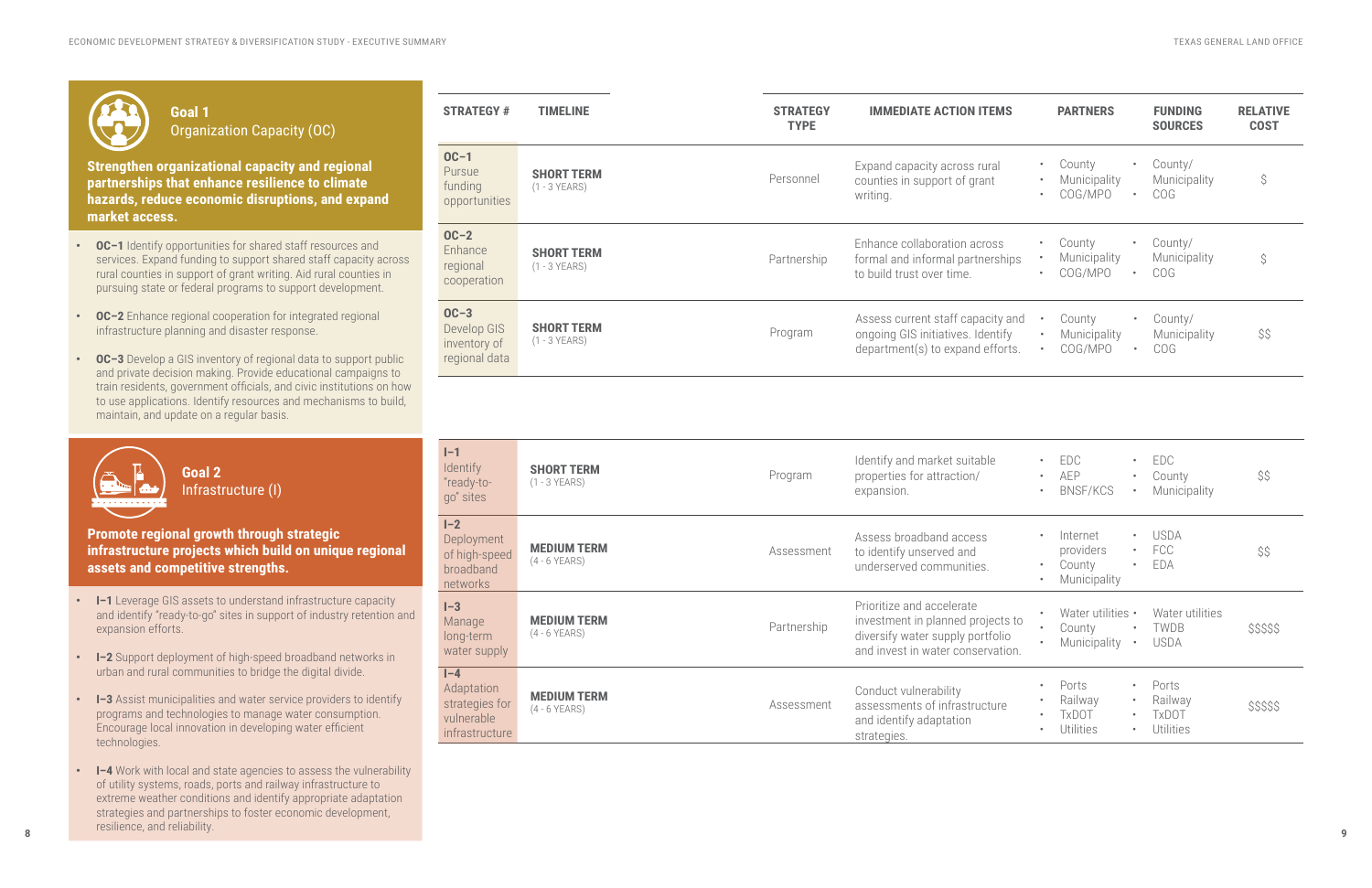

**Goal 3** Housing & Building Stock (HBS)

**Sustain housing investment and support workforce growth by maintaining affordability, leveraging existing building stock, and mitigating climate risks and impacts.**

- **• HBS–1** Collaborate with local organizations and community foundations on a housing revitalization plan that expands development of affordable/workforce housing.
- **• HBS–2** Evaluate building permitting and zoning codes to encourage innovations in housing, including provision of "missing middle" housing types.
- **• HBS–3** Increase on-site housing options for seasonal workers in coastal tourism communities.
- **• HBS–4** Encourage counties to adopt and enforce stormresistant building codes and discourage development in highrisk zones where possible. Establish a post-disaster housing strategy and coordinate implementation when appropriate.
- **• HBS–5** Assess options to reduce financial impacts on communities and low-to moderate-income residents who are impacted by increasing costs for flood and wind insurance.

| <b>STRATEGY#</b>                                                | <b>TIMELINE</b>                       | <b>STRATEGY</b><br><b>TYPE</b> | <b>IMMEDIATE ACTION ITEMS</b>                                                                                                  |                                     | <b>PARTNERS</b>                                  |           | <b>FUNDING</b><br><b>SOURCES</b>        | <b>RELATIVE</b><br><b>COST</b> |
|-----------------------------------------------------------------|---------------------------------------|--------------------------------|--------------------------------------------------------------------------------------------------------------------------------|-------------------------------------|--------------------------------------------------|-----------|-----------------------------------------|--------------------------------|
| $HBS-1$<br>Expand<br>affordable<br>housing<br>options           | <b>SHORT TERM</b><br>$(1 - 3$ YEARS)  | Partnership                    | Form a Affordable Housing Task<br>Force to coordinate housing<br>revitalization planning and<br>leverage collective resources. | $\bullet$<br>$\bullet$<br>$\bullet$ | Housing<br>foundations<br>County<br>Municipality | $\bullet$ | County<br>Municipality                  | \$                             |
| $HBS-2$<br>Provision<br>of "missing<br>middle"<br>housing types | <b>SHORT TERM</b><br>$(1 - 3$ YEARS)  | Assessment                     | Review codes to identify and<br>document regulatory barriers to<br>affordable housing development.                             | $\bullet$                           | County<br>Municipality                           | $\bullet$ | County<br>Municipality                  | \$                             |
| $HBS-3$<br>On-site<br>housing for<br>seasonal<br>workers        | <b>SHORT TERM</b><br>$(1 - 3$ YEARS)  | Assessment                     | Conduct outreach to tourism-<br>based employers to understand<br>emerging housing constraints.                                 | $\bullet$<br>$\bullet$<br>$\bullet$ | County<br>Municipality<br>Local<br>employers     | $\bullet$ | County/<br>Municipality<br><b>EDCs</b>  | \$                             |
| $HBS-4$<br>Establish a<br>post-disaster<br>housing<br>strategy  | <b>SHORT TERM</b><br>$(1 - 3$ YEARS)  | Plan                           | Establish a post-disaster housing<br>strategy to retain population in<br>the community.                                        | $\bullet$                           | County<br>Municipality                           |           | County/<br>Municipality                 | \$\$                           |
| $HBS-4$<br>Adopt storm-<br>resistant<br>building codes          | <b>MEDIUM TERM</b><br>$(4 - 6$ YEARS) | Assessment                     | Evaluate current building code<br>and consider adoption of more<br>stringent standards.                                        |                                     | County<br>Municipality                           |           | County/<br>Municipality                 | \$                             |
| $HBS-4$<br>Discourage<br>development<br>in high-risk<br>zones   | <b>MEDIUM TERM</b><br>$(4 - 6$ YEARS) | Plan                           | Review floodplain management<br>practices and adopt stringent<br>standards.                                                    | $\bullet$                           | County<br>Municipality                           | $\bullet$ | County/<br>Municipality                 | \$\$                           |
| $HBS-5$<br>Reduce costs<br>of flood and<br>wind insurance       | <b>MEDIUM TERM</b><br>$(4 - 6$ YEARS) | Assessment                     | Evaluate feasibility of<br>participating in the Community<br>Rating System program.                                            |                                     | County<br>Municipality                           |           | County<br>Municipality<br><b>GOMESA</b> | \$                             |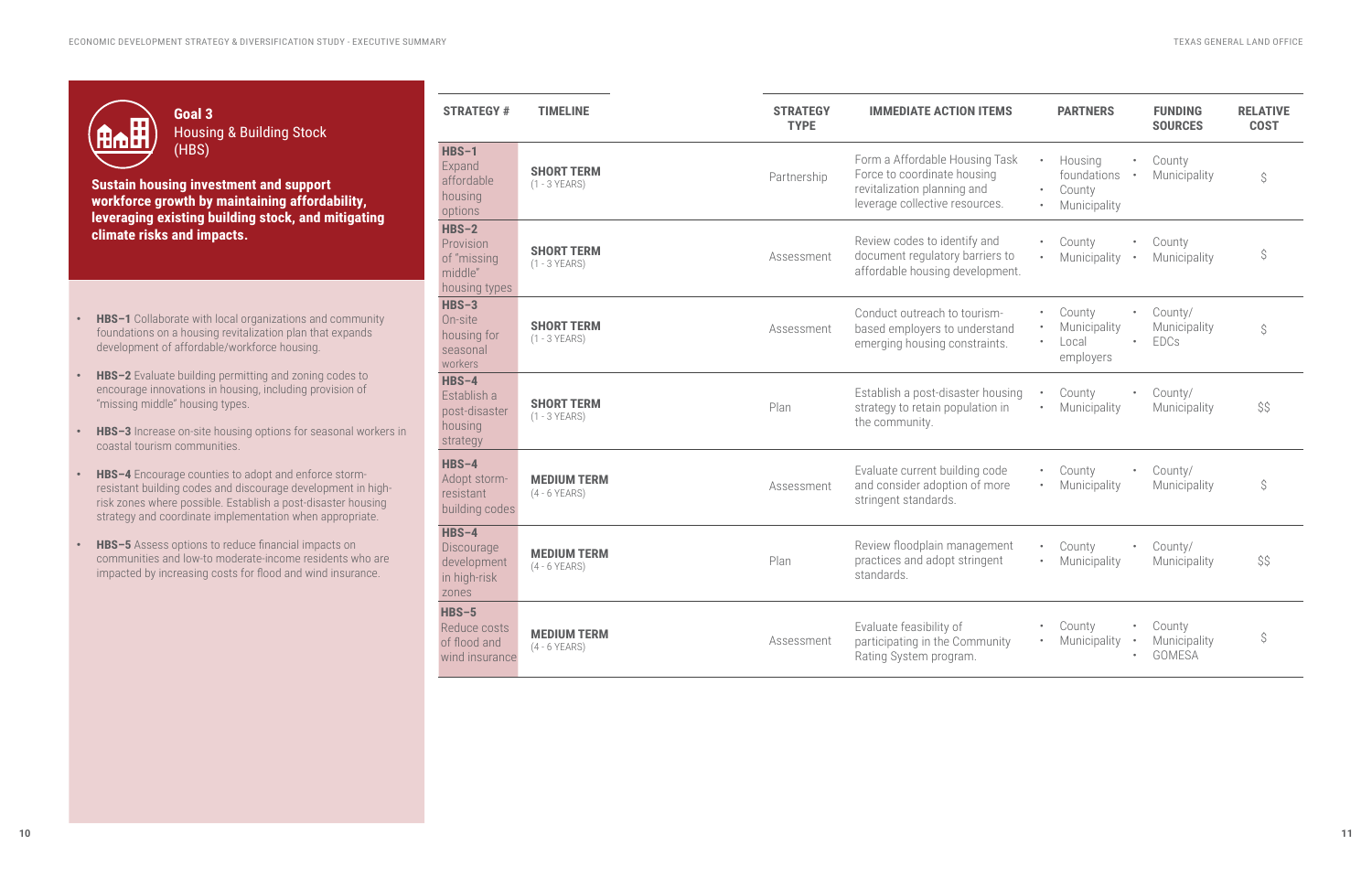**Foster regional resilience through strategies which encourage economic inclusion and diversification to provide stability during downturns and in response to natural disasters.**

- **• EDD–1** Expand capacity of Economic Development Corporations (EDCs) across the region to coordinate and pursue economic resilience and development initiatives. Support local and regional economic development and diversification through focused business retention and expansion efforts.
- **EDD-2** Provide resources for branding and marketing locally produced goods to expand global market awareness and demand.
- **• EDD–3** Develop a collaborative of workforce centers, workforce training programs, higher education institutions, and high schools to identify "in demand" occupations that cut across multiple industry clusters, aligned with transferable skills, abilities, and certifications.
- **• EDD–4** Enhance collaboration across research entities, universities, municipalities, and workforce training programs to grow an innovation ecosystem. Start a business incubation program to encourage startup of local businesses in the retail, food, product manufacturing, and software/technology industries.
- **• EDD–5** Promote strategic investments in the healthcare industry that will improve economic opportunity and provide greater access to quality care throughout the region.
- **• EDD–6** Collaborate with Economic Development Corporations (EDCs), chambers of commerce and municipalities to establish a 'Business Recovery One-Stop Center' to provide resources for businesses impacted by climate shocks or stresses.
- **EDD-7** Improve access to job opportunities by collaborating with agencies that provide transit services and large employers to expand access to transit.

**Goal 4** Economic Development & Diversification (EDD)

| <b>STRATEGY #</b>                                                           | <b>TIMELINE</b>                        | <b>STRATEGY</b><br><b>TYPE</b> | <b>IMMEDIATE ACTION ITEMS</b>                                                                                               |           | <b>PARTNERS</b>                                     |           | <b>FUNDING</b><br><b>SOURCES</b>                   | <b>RELATIVE</b><br><b>COST</b> |
|-----------------------------------------------------------------------------|----------------------------------------|--------------------------------|-----------------------------------------------------------------------------------------------------------------------------|-----------|-----------------------------------------------------|-----------|----------------------------------------------------|--------------------------------|
| $EDD-1$<br>Focused<br>business<br>retention and<br>expansion                | <b>SHORT TERM</b><br>$(1 - 3$ YEARS)   | Program                        | Expand EDC capacity and<br>coverage by forming new entities,<br>or expanding existing EDCs.                                 |           | EDC<br>County<br>Municipality                       |           | County/<br>Municipality                            | \$\$                           |
| $EDD-2$<br>Differentiate<br>locally<br>produced<br>goods                    | <b>LONG TERM</b><br>(7 - 10+ YEARS)    | Program                        | Evaluate organization capacity<br>to undertake this effort and<br>feasibility of products that can be<br>differentiated.    |           | EDC<br>County<br>Municipality                       |           | Texas<br>Department<br>of Agriculture              | \$\$\$\$                       |
| $EDD-3$<br>Workforce<br>training<br>programs                                | <b>MEDIUM TERM</b><br>$(4 - 6$ YEARS)  | Partnership                    | Identify employment growth<br>across target industries and in-<br>demand occupations.                                       |           | Universities<br>& colleges<br>Training<br>centers   |           | Texas<br>Workforce<br>Commission                   | \$\$                           |
| $EDD-3$<br><b>Building trades</b><br>& construction<br>training<br>programs | <b>LONG TERM</b><br>(7 - 10+ YEARS)    | Partnership                    | Communicate clear pathways<br>for occupations that support<br>recovery after hurricanes.                                    |           | Universities<br>and colleges<br>Training<br>centers |           | Texas<br>Workforce<br>Commission                   | \$\$\$                         |
| $EDD-3$<br>Workforce<br>disaster<br>recovery                                | <b>LONG TERM</b><br>(7 - 10+ YEARS)    | Program                        | Expand ongoing programs<br>(such as mobile camps) that<br>provide assistance for displaced<br>employees after storm events. |           | EDCs<br>Workforce<br>boards                         |           | Texas<br>Workforce<br>Commission                   | \$\$                           |
| $EDD-4$<br>Innovation<br>ecosystem<br>and business<br>incubation            | <b>MEDIUM TERM</b><br>$(4 - 6$ YEARS)  | Partnership                    | Convene a network of partners to<br>exchange information on ongoing<br>research and startup efforts.                        |           | Universities<br>& colleges                          | $\bullet$ | Higher<br>education<br>institutions<br>R&D funds   | \$                             |
| $EDD-5$<br>Invest in<br>healthcare<br>industry                              | <b>LONG TERM</b><br>$(7 - 10 + YEARS)$ | Partnership                    | Evaluate creation of a healthcare<br>foundation to bring local partners<br>together.                                        | $\bullet$ | Healthcare<br>providers<br>County<br>Municipality   |           | Tax incentives<br>Low interest<br>loan<br>programs | \$\$\$                         |
| $EDD-6$<br><b>Business</b><br>Recovery<br>One-Stop<br>Center                | <b>SHORT TERM</b><br>$(1 - 3$ YEARS)   | Partnership                    | Identify services the Business<br>Recovery Center can provide<br>(ongoing and new services).                                |           | <b>EDCs</b><br>Chambers of •<br>Commerce            | $\bullet$ | EDC<br>FEMA/EDA/<br>SBA                            | \$\$                           |
| $EDD-7$<br>Transit<br>services to<br>job centers                            | <b>MEDIUM TERM</b><br>$(4 - 6$ YEARS)  | Assessment                     | Engage with large employers and<br>transit-dependent populations to<br>identify challenges and solutions.                   |           | COG/MPO<br>County<br>Municipality                   |           | <b>TxDOT</b><br>COG/MPO                            | \$\$                           |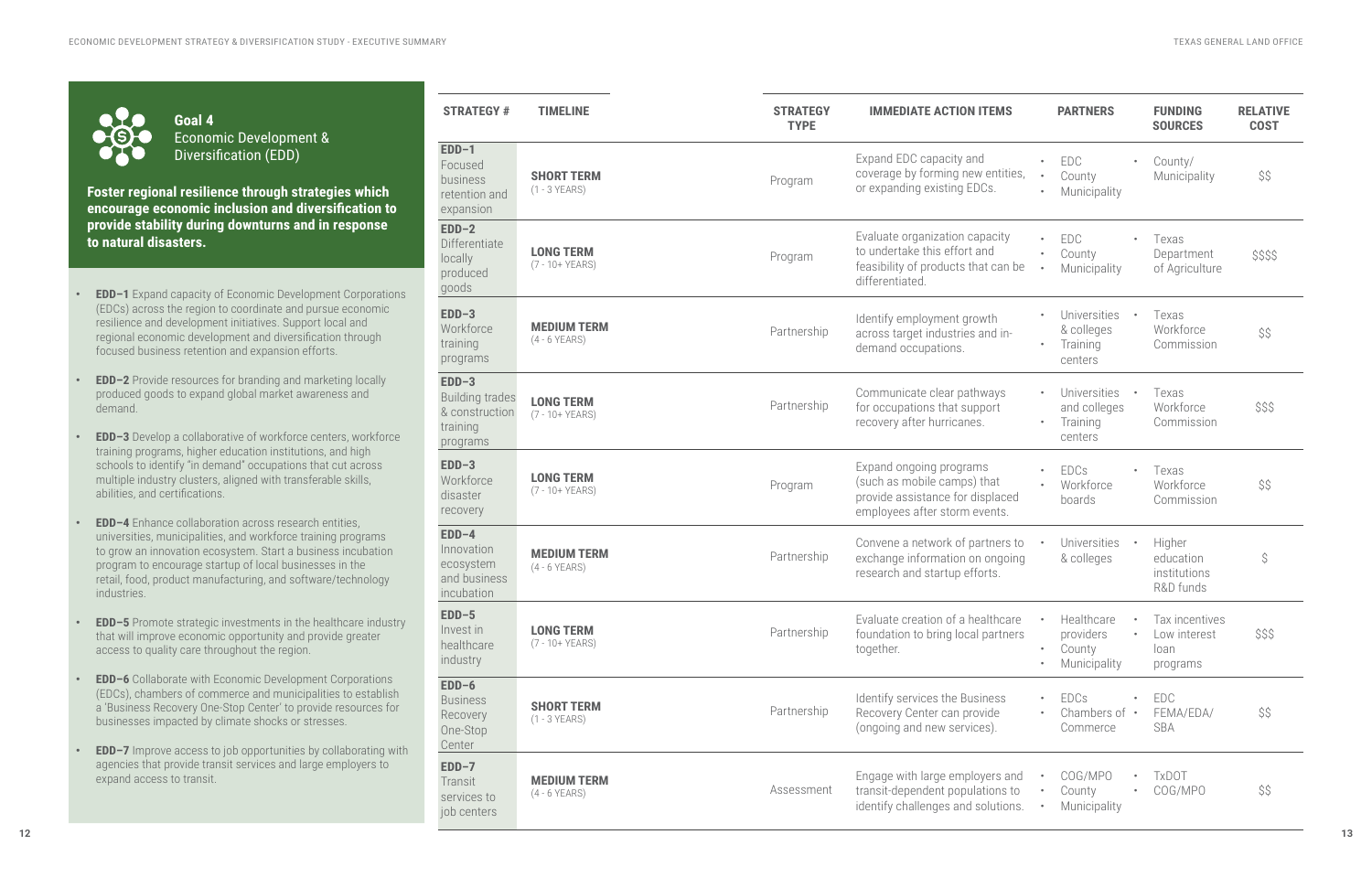**Encourage quality of life improvements through placemaking and environmental enhancements in order to attract families to visit and reside within the region.**

- **• QoL–1** Identify and invest in amenities that improve quality of life and quality of place to encourage local market workforce diversification.
- **• QoL–2** Leverage regional strengths to market the area as a family-friendly vacation destination that draws families from within and beyond the Texas Triangle.
- **• QoL–3** Manage conflict between industrial use, ecological functions, residential areas, and recreational opportunities.
- **• QoL–4** Identify properties in flood-prone areas with repetitive losses and design a strategic voluntary buyout program that will reduce ongoing flood impacts.

| I |  |
|---|--|

## **Goal 5** Quality of Life (QoL)

| <b>STRATEGY #</b>                                           | <b>TIMELINE</b>                        | <b>STRATEGY</b><br><b>TYPE</b> | <b>IMMEDIATE ACTION ITEMS</b>                                                                                                    |                        | <b>PARTNERS</b>               |           | <b>FUNDING</b><br><b>SOURCES</b>              | <b>RELATIVE</b><br><b>COST</b> |
|-------------------------------------------------------------|----------------------------------------|--------------------------------|----------------------------------------------------------------------------------------------------------------------------------|------------------------|-------------------------------|-----------|-----------------------------------------------|--------------------------------|
| $QoL-1$<br>Invest in<br>community<br>amenities              | <b>MEDIUM TERM</b><br>$(4 - 6$ YEARS)  | Partnership                    | Unite selected portions of the<br>region to create strategic plans<br>for natural and heritage tourism<br>and opportunities.     | $\bullet$<br>$\bullet$ | County<br>Municipality<br>COG | $\bullet$ | <b>USDA</b><br>TPWD<br>Main Street<br>Program | \$\$\$                         |
| $QoL-2$<br>Market<br>region as<br>a vacation<br>destination | <b>MEDIUM TERM</b><br>$(4 - 6$ YEARS)  | Partnership                    | Establish a regional affiliation of<br>Convention and Visitors Bureaus.                                                          | $\bullet$              | County<br>Municipality        | $\bullet$ | Local Hotel<br>Occupancy<br>Taxes             | \$\$\$                         |
| $QoL-2$<br>Establish<br>Regional<br>Sports<br>Commission    | <b>MEDIUM TERM</b><br>$(4 - 6$ YEARS)  | Partnership                    | Establish a Regional Sports<br>Commission entity to focus on<br>improving and building sports<br>venues that attract visitors.   | $\bullet$<br>$\bullet$ | County<br>Municipality        | $\bullet$ | Local Hotel<br>Occupancy<br><b>Taxes</b>      | \$\$\$                         |
| $QoL-3$<br>Manage<br>landuse<br>conflict                    | <b>MEDIUM TERM</b><br>$(4 - 6$ YEARS)  | Assessment                     | Support local governments in<br>identifying buffers between<br>industrial sites and residential /<br>sensitive ecological areas. | $\bullet$<br>$\bullet$ | Municipality<br><b>COG</b>    | $\bullet$ | FHWA/TxDOT<br>U.S. Dol<br><b>NFWF</b>         | \$\$                           |
| $QoL-4$<br>Strategic<br>voluntary<br>buyout<br>program      | <b>MEDIUM TERM</b><br>$(4 - 6$ YEARS)  | Program                        | Map repetitive loss properties to<br>strategically choose areas for the<br>voluntary buyout program.                             |                        | County<br>Municipality        | $\bullet$ | FEMA<br>GLO                                   | \$\$\$                         |
| $QoL-4$<br>Strategic<br>voluntary<br>buyout<br>program      | <b>LONG TERM</b><br>$(7 - 10 + YEARS)$ | Program                        | Create new developments that<br>can house individuals who accept<br>voluntary buyouts.                                           | $\bullet$<br>$\bullet$ | County<br>Municipality        | $\bullet$ | <b>FEMA</b><br>GLO                            | \$\$\$                         |